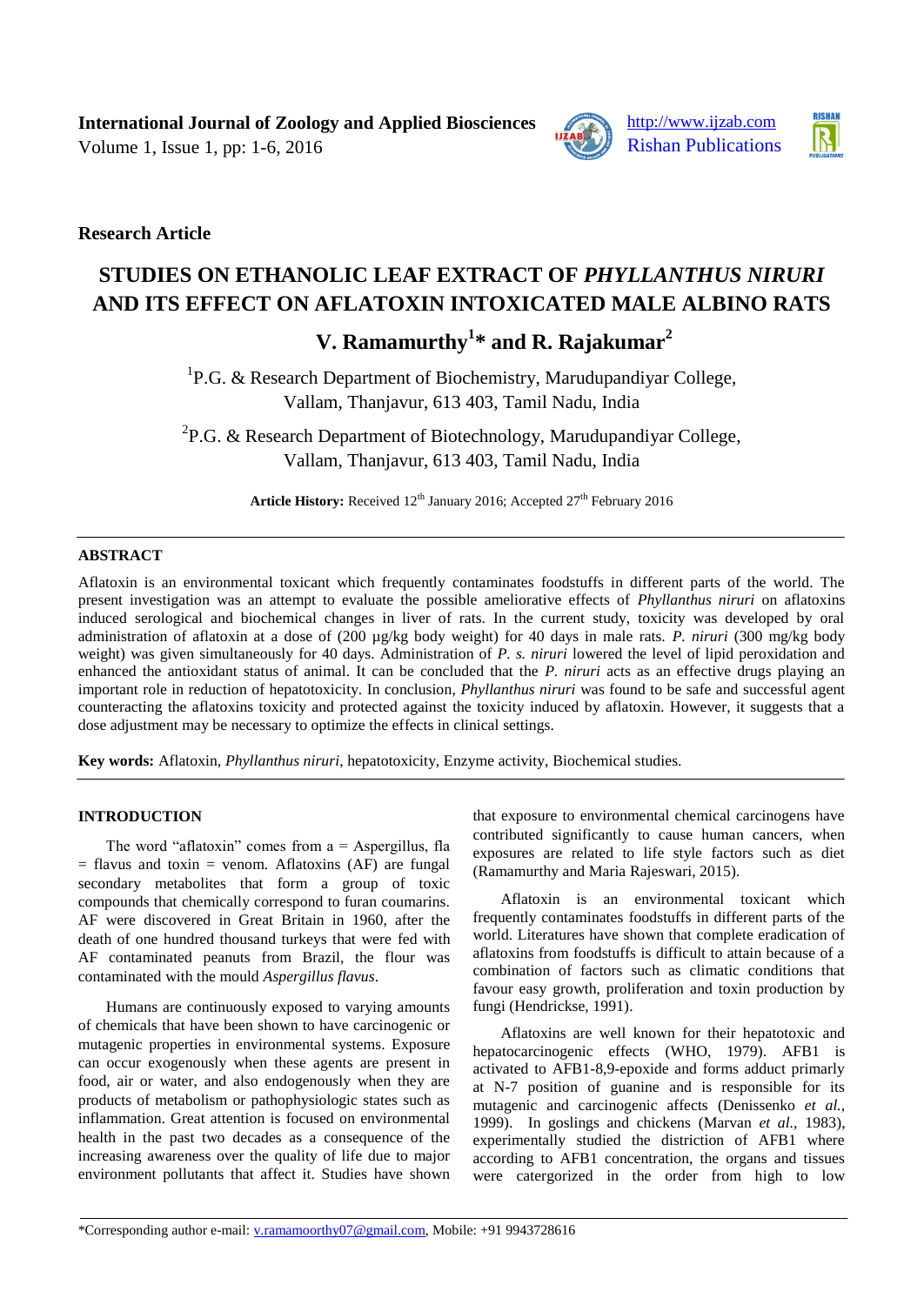concentrations as follows: the gonades, the parencgymatous organs (Liver and kidney), the lymphopoietic organs (spleen, bursa and thymus), the endocrine glands, the muscles and the lungs, while the brain had the lowest concentration. Also, it has been reported that aflatoxins have a deleterious effect on the reproductive systems of a wide spectrum of domestic animals (Doerr and Ottinger, 1980). Naidu *et al.* (1991) observed multifocal hepatic necrosis, bile ductular proliferation, areas of altered hepatocytes, neoplastic nodulesand hepatocellular carcinoma constituted the total spectrum in both adult and newborn rats exposed to AFB1. Meanwhile, progressive hepatic degeneration, necrosis and bile duct hyperplasia were the constant pathological changes observed in rats and chickens (Salem *et al.,* 2001). In addition, aflatoxin administration induced degenerative changes in the hepatic and renal tissues of rats (Abdel-Wahhab *et al.,* 2002). Moreover, AFB induced mononuclear cell infiltration and/or focal lymphoid cell accumulation in the intertubular areas of the tests and epidedymis; degeneration and desquamation in the epithelium and decrease in the size and thickness of the germinative layer of the seminiferous tubules and lowered plasma testosterone levels in adult roosters (Ortatatli *et al.,* 2002).

*Phyllanthus niruri* are originated in India, usually occurring as a winter weed throughout the hotter parts. The Phyllanthus genus contains over 600 species of shrubs, trees, and annual or biennial herbs distributed throughout the tropical and subtropical regions of hot hemispheres. Unfortunately, there remains a great deal of confusion among scientists regarding plant identification and many cases, plant misidentification make evaluation of published information difficult. *P. amarus* and *P. sellowianus* are often considered a variety of *P. niruri*, or no distinction is made among these three species in published clinical research. Often time's one name is indicated tube synonymous with another and, sometimes, both names are used interchangeably as if referring to one plant. It became so confusing that, in the 1990s, a major reorganization of the Phyllanthus genus was conducted (which classified *P. amarus* as a type of *P. niruri*). *Phyllanthus niruri* is an herb of Euphorbiaceae family that grows up to 60 cm. Phyllanthus means "leaf and flower" because the flower, as well as the fruit, seems to become one with the leaf. *Phyllanthus nirui* is a common kharif (rainy season) weed found in both cultivated fields and wastelands.

*Phyllanthus niruri* is an annual herb belonging to the family Euphorbiaceae grows 50 to 70 centimeters tall and bears ascending herbaceous branches. The bark is smooth and light green. It bears numerous pale green flowers which are often flushed with red. The fruits are tiny, smooth capsules containing seeds. It produces phyllanthid branches with the presence of flowers and fruits at the base of each leaf, one of the identification characteristics of this plant (Ramamurthy and Abarna, 2014). *Phyllanthus niruri* is used in the treatment of various ailments like jaundice, diabetes, kidney stones and liver disorders and for treatment of Hepatitis B viral infection. Therefore, in the

present study was aimed to investigate whether intoxication of aflatoxin induces oxidative stress and if so, *Phyllanthus niruri* reduces the aflatoxin intoxicated oxidative stress in the liver of rats.

## **MATERIALS AND METHODS**

For the present study, the mature green leaves of *Phyllanthus niruri* belongs to family Euphorbiaceae were collected from in and around area of Thanjavur District, Tamil Nadu, South India. The plant was identified with the help of manual of Tamil Nadu and Karnatic flora (Gample, 1967 and Matthew, 1983) with standard references (Kirtikar and Basu, 1993).

#### **Preparation of plant extract**

The *Phyllanthus niruri* was collected, washed, cut into small pieces and dried at room temperature  $(28\pm1\degree C)$  for two weeks and made into powder for further analysis. The aerial parts were washed under tap water, air dried, homogenized to fine powder and stored in airtight bottles. Ten grams of dried powder was first defatted with petroleum ether and then extracted with ethanol by using Soxhlet apparatus. The solvent was evaporated to dryness and the dried crude extract was stored in air tight bottle at 4°C. The percentage yield of ethanol extract was 36%. The ethanol extract of *Phyllanthus niruri* was used for the entire study.

#### **Experimental Animals**

Adult Wistar albino rats weighing of 200 - 250 gm breed in the Central Animal House, Department of Pharmacology, Periyar College of Pharmaceutical Sciences, Trichy - 21, were used in this study. They were housed in Tarson`s polypropylene cages with metal grill tops and provided with food and water *ad libitum*. They were maintained in a controlled environment under standard conditions of temperature and humidity with alternating light/dark (LD 12:12) cycle. In the laboratory, rats were fed with standard rat pellet diet.

#### **Experimental design**

The animals were randomly divided in to four groups, each containing three animals. Four groups (Group I, Group II, Group III and Group IV) of rats, six rats in each group were taken. Group – I: Served as normal, which received, feed and water only. Group – II: Animals of this group were orally administered 200 µg/kg of body weight of aflatoxin along with formulated feed for 40 days. Group – III: Animals of this group were orally administered 200 µg/kg of body weight of aflatoxin along with formulated feed. Then the animals were treated with the alcoholic extract of *Phyllanthus niruri* daily for 40 days at concentration of 300mg/kg of body weight. Group – IV: Animals of this group were orally administered 200 µg/kg of body weight of aflatoxin dissolved in formulated feed. Then the animals were treated with Silymarin for 40 days at concentration of 25 mg/kg of body weight. After  $41<sup>st</sup>$  days of treated animals were fasted for 12 hours after the last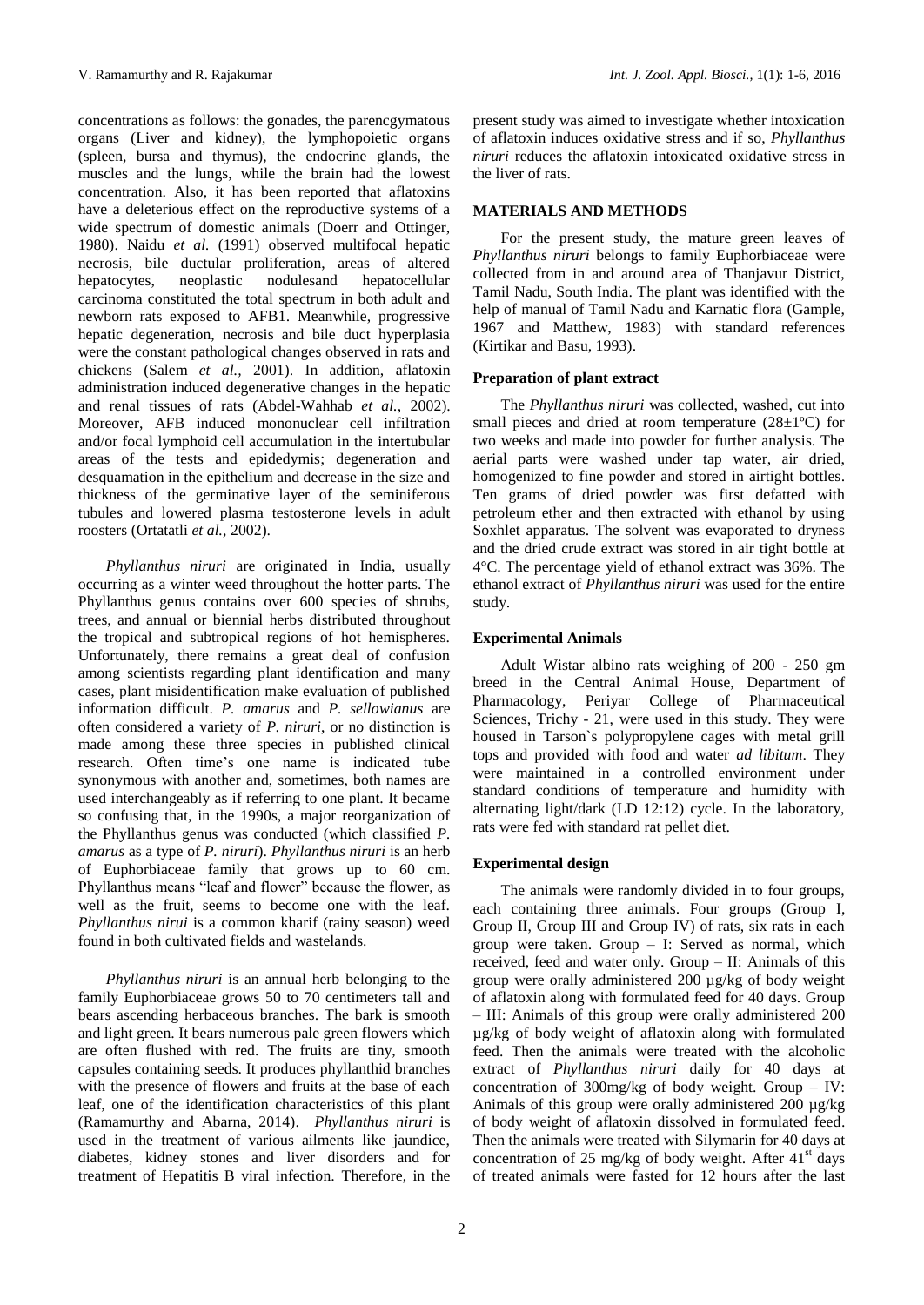dose of drug treatment and were scarified cervical decapitation under mild chloroform anesthesia. The blood was collected for serum separation. The organs were excised and they were washed in ice-cold saline until homogenized. Liver-10%, homogenate was prepared in 0.1 ml Tris HCl buffer pH 7.4. The serum separated by the centrifugation process and was used for following estimation.

At the end of the study, all animals were fasted for 12 h and then under mild ether anesthesia, animals were sacrificed and blood samples were collected. Blood was collected immediately into tubes containing EDTA for analysis of hematological parameters viz. hemoglobin, total red blood cells (RBC), packed cell volume, mean corpuscular volume (MCV), mean corpuscular hemoglobin (MCH), mean corpuscular hemoglobin concentration (MCHC), total white blood cells (WBC), neutrophils, lymphocytes, eosinophils, monocytes, basophiles, total platelet count (Theml *et al.,* 2004) using hematology analyzer Sysmex XS800i (Sysmex corporation, USA).

Biochemical parameters like serum glutamic oxaloacetic transaminase (SGOT) and serum glutamic pyruvate transaminase (SGPT) by the methods of Reitman and Frankel (1957), alkaline phosphatase (Kind and King, 1954), total bilirubin (Mallay and Evelyn, 1937) and protein (Lowry *et al.,* 1951) were analyzed.

## **RESULTS**

The treatment with the extract did not decrease water

and food consumption rats. The body weight of the rats treated with alcoholic extract once a day during sub-acute treatment did not show any significant change when compared with the control group, although had a tendency to decrease body weight. This decrease can be associated with the decrease of liver weight at the dose of 100 mg/kg in comparison with the control group without any concomitant alteration in the activity of alanine aminotransferase, aspartate aminotransferase and alkaline phosphatase. Estimation of the serum activity of total<br>bilirubin, protein, alkaline phosphatase. alanine bilirubin, protein, alkaline phosphatase, aminotransferase and aspartate aminotransferase is one of the most widely used means of measuring hepatocellular injury (Table 1).

Effect of aflatoxin and *Phyllanthus niruri* leaf extract either alone or in different combination on hematological variables in albino rats are illustrated in table 2. Supplementation of aflatoxin led to significant fall (P<0.01) in Hb, PCV, RBC, lymphocyte count and remarkable rise (P<0.01) in WBC, platelet and neutrophil count as compared to respective values of normal rats. Coadministration of different treatment of *P. niruri* leaf extract along with aflatoxin led significant improvement in Hb, RBC content and bought them back near to normal. Whereas, PCV and lymphocyte count were also significantly elevated (P<0.01) in these groups as compared to group aflatoxin treated rats. Moreover *P. niruri* leaf extract led to significant fall (P<0.01) in WBC, platelet and neutrophil count as compared to respective values of aflatoxin alone receiving group of rats.

**Table 1.** Effect of *Phyllanthus niruri* extracts on some biochemical and serum marker enzyme parameters in aflatoxin intoxicated rats.

|                                                                  | <b>SGOT</b>    | <b>SGPT</b>    | <b>ALP</b>    | <b>Bilirubin</b> | Protein        |
|------------------------------------------------------------------|----------------|----------------|---------------|------------------|----------------|
| Treatment group                                                  | (IU/L)         | (IU/L)         | (IU/L)        | (mg/dl)          | (g/dl)         |
| Normal Control                                                   | $121 + 2.11$   | $38.2 + 1.2$   | $115 + 2.2$   | $0.85 \pm 2.15$  | $7.5 \pm 1.22$ |
| Aflatoxin control $(200\mu g/kg)$ of aflatoxin)                  | $198 \pm 2.13$ | $99.5 \pm 1.9$ | $258 + 2.9$   | $2.89 + 2.35$    | $4.5 + 1.18$   |
| $200\mu$ g/kg of aflatoxin+300 mg/kg extract of <i>P. niruri</i> | $131 \pm 2.25$ | $46.1 \pm 1.5$ | $145 \pm 2.5$ | $1.22 + 2.14$    | $6.5 + 1.32$   |
| $200\mu$ g/kg of aflatoxin+25 mg/kg of silymarin                 | $135 + 2.09$   | $43.5 \pm 1.5$ | $137 \pm 2.3$ | $0.98 \pm 2.18$  | $6.9 + 1.41$   |

| Parameters              | Normal          | Aflatoxin treated groups   |                              |                    |  |  |
|-------------------------|-----------------|----------------------------|------------------------------|--------------------|--|--|
|                         | Control         | $200\mu$ g/kg of aflatoxin | $300$ mg/kg <i>P. niruri</i> | 25 mg/kg Silymarin |  |  |
| RBC $(10^6/\mu l)$      | $7.48 \pm 0.18$ | $4.54 \pm 0.12$            | $6.62 \pm 0.17$              | $7.02 \pm 0.15$    |  |  |
| Hb(g/dl)                | $13.8 \pm 0.32$ | $9.2 \pm 0.26$             | $11.9 \pm 0.12$              | $12.2 \pm 0.21$    |  |  |
| $PCV$ $(\% )$           | $45.5 \pm 0.21$ | $21.8 \pm 0.37$            | $39.2 \pm 0.15$              | $41.1 \pm 0.18$    |  |  |
| MCV(fL)                 | $53.1 \pm 0.25$ | $44.2 \pm 0.32$            | $51.1 \pm 0.18$              | $51.8 \pm 0.42$    |  |  |
| $MCH$ (pg)              | $17.5 \pm 0.31$ | $14.6 \pm 0.25$            | $16.9 \pm 0.33$              | $17.1 \pm 0.22$    |  |  |
| $MCHC$ (g/dl)           | $35.4 \pm 0.18$ | $27.5 \pm 0.16$            | $33.4 \pm 0.21$              | $34.2 \pm 0.18$    |  |  |
| $Lymphocyte(\% )$       | $86.5 \pm 0.15$ | $70.2 \pm 0.17$            | $82.5 \pm 0.15$              | $82.8 \pm 0.25$    |  |  |
| Platelet $(10^3/\mu l)$ | $894 \pm 1.05$  | $1315 \pm 1.08$            | $1195 \pm 1.32$              | $1225 \pm 1.15$    |  |  |
| WBC $(10^3/\mu l)$      | $7.25 \pm 0.12$ | $15.5 \pm 0.31$            | $9.01 \pm 0.43$              | $8.87 \pm 0.18$    |  |  |
| Neutrophils (%)         | $18.5 \pm 0.25$ | $23.2 \pm 0.24$            | $19.8 \pm 0.08$              | $22.5 \pm 0.33$    |  |  |

RBC - red blood cell; Hb - hemoglobin; PCV - packed cell volume; MCV - mean corpuscular volume; MCH - mean corpuscular hemoglobin; MCHC - mean corpuscular haemoglobin concentration; WBC - white blood cell.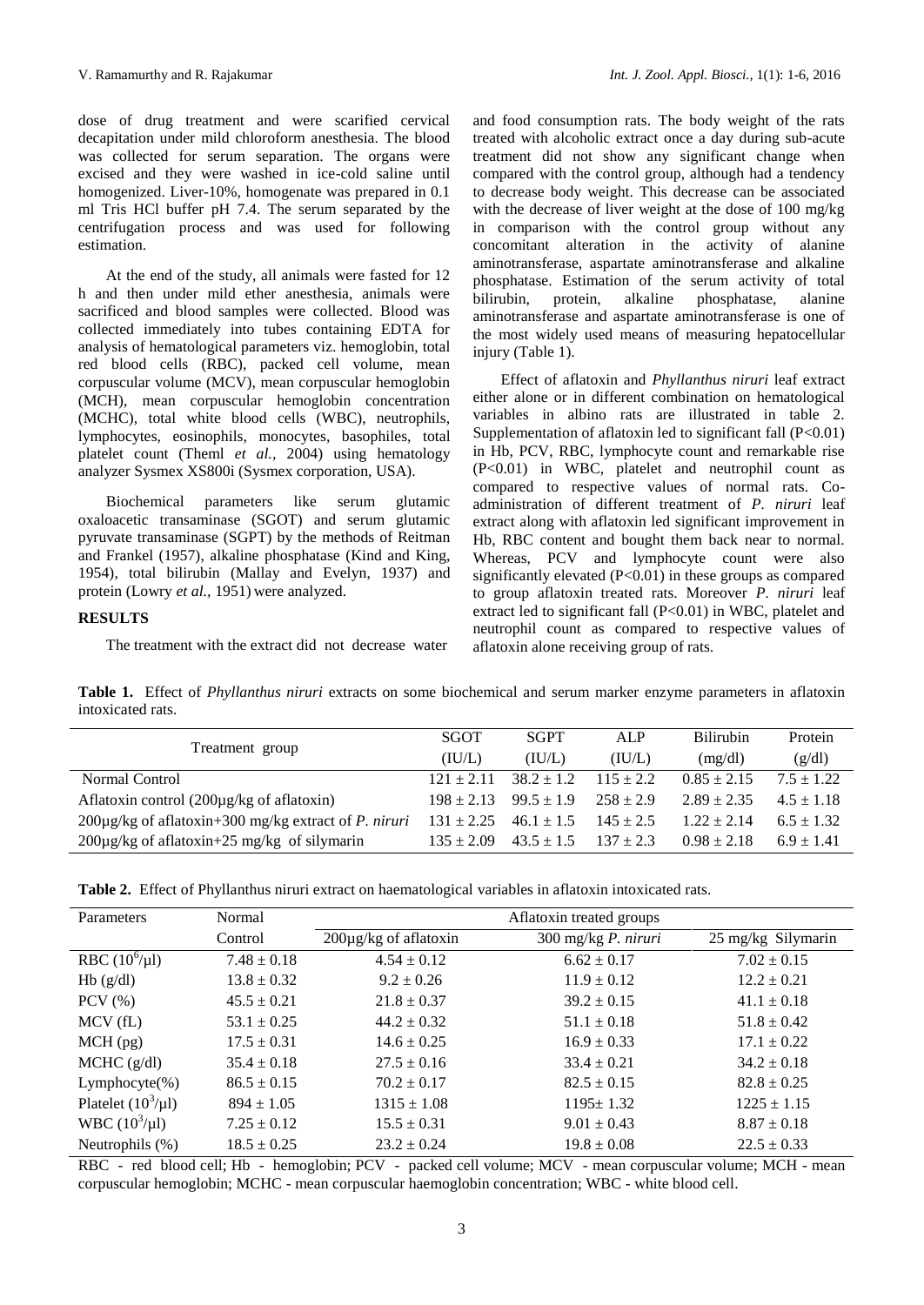# **DISCUSSION**

A lot of medicinal plants, traditionally used for thousands of years, by the Indian traditional health care<br>system (ayurvedic) named 'Rasavana' for their system (ayurvedic) named 'Rasayana' for their antioxidative properties. *Phyllanthus niruri* was a very good antioxidant and hepatoprotective agent (Ramamurthy and Abarna, 2014; Ramamurthy and Gowri, 2015). *Phyllanthus niruri* (300mg/kg) increased cell viability of rat hepatocytes being treated with aflatoxin intoxicated rats. The present study was carried out to evaluate the hepatoprotective activity of *P. niruri* against aflatoxin induced hepatocellular degenerative in albino rats. The effectiveness of this medicinal plant was screened by assessing biochemical changes of different groups of experimental animals. *P. niruri* possessed very high levels of alkaloids and flavonoids and are employed in medicinal uses. The plants studied here can be seen as a potential source of useful drugs. The results of biochemical parameters revealed the elevation of enzyme level in aflatoxin treated group, indicating that aflatoxin induces damage to the liver. Liver tissue rich in both transaminases increased in acute hepatic diseases SGPT, which is slightly elevated by cardiac necrosis is a more specific indicator of liver disease (Murugaian *et al*., 2008 and Sukumaran *et al.,*  2008). A significant reduction (*P* < 0.005) was observed in SGPT, SGOT, ALP, total bilirubin and protein levels in the groups treated with silymarin and extract of *Phyllanthus niruri*. The results confirmed that the enzyme levels were almost restored to the normal levels (Ayyadurai and Ramamurthy, 2009; Ramamurthy and Sagaya Giri, 2013).

Aflatoxin has a harmful and stressful influence in the serum, hepatic and renal tissue. In the present study, aflatoxin treatment was found to cause an increase in ALT, AST and alkaline phosphatase levels. These results may indicate degenerative changes and hypofunction of liver (Abdel-Wahhab and [Aly,](http://pubs.acs.org/action/doSearch?text1=Aly+Soher+E&field1=Contrib) 2003). The activity of ALT and AST are sensitive indicators of acute hepatic necrosis. The reduced level of total protein is indicative of the toxic effect of Aflatoxin in serum and blood. Aflatoxin is known to impair protein biosynthesis by forming adducts with DNA, RNA and proteins, inhibits RNA synthesis, DNAdependent RNA polymerase activity and causes degranulation of endoplasmic reticulum. Reduction in protein content could also be due to increased necrosis in the liver. Thus reduction in protein biosynthesis as well as increased necrosis could be responsible for a decrease in protein content. Many other investigators have also reported a decrease in protein content in skeletal muscle, heart, liver and kidney of aflatoxin fed animals (Sharma *et al.,* 2011).

In the present investigation, *Phyllanthus niruri* significantly decreased serum alkaline phosphatase (ALP) of rat after 30 days of experiment. Decreased level of ALP with *P.niruri* in this experiment is similar to previously reported by Pal *et al.* (2005). ALP is a sensitive marker of liver damage. In hepatitis, hepatocytes start to die due to liver damage and there by ALP concentration in the bile ducts increases. Liver is the most important and main part of the animal body. It is highly affected primarily

by toxic agents and that is why the above-mentioned parameters have been found to be of great importance in the assessment of liver damage. The abnormal high level of serum ALT, AST, ALP and protein observed. In our study (Table 1) are the consequence of aflatoxin induced liver dysfunction and denotes the damage to the hepatic cells. Treatment with *P. niruri* reduced the enhanced level of serum ALT, AST, ALP and protein, which seem to offer the protection and maintain the functional integrity of hepatic cells. This result is support by stimulations of protein synthesis have been advanced as a contributory hepatoprotective mechanism, which accelerates the regeneration process and the protection of liver cell (Ramamurthy *et al.,* 2014).

Effect of aflatoxin and *Phyllanthus niruri* leaf extract either alone or in different combination on hematological variables in albino rats are illustrated in table 2. Supplementation of aflatoxin led to significant fall  $(P<0.01)$ in Hb, PCV, RBC, lymphocyte count and remarkable rise (P<0.01) in WBC, platelet and neutrophil count as compared to respective values of normal rats. Coadministration of different treatment of *P. niruri* leaf extract along with aflatoxin led significant improvement in Hb, RBC content and bought them back near to normal. Whereas, PCV and lymphocyte count were also significantly elevated (P<0.01) in these groups as compared to group aflatoxin treated rats. Moreover *P. niruri* leaf extract led to significant fall (P<0.01) in WBC, platelet and neutrophil count as compared to respective values of aflatoxin alone receiving group of rats. Administration of *P. niruri* leaf extract was effective in reducing the adverse effect of aflatoxin on hemopoitic system supporting the hypothesis that plant extract exhibits effective antioxidant property. The plant extract showed improvement in biochemical variables with an increase in TEC, Hb and PCV in current study indicated that component present in *Phyllanthus niruri* leaf extract prevent oxidative damage, such as lipid peroxidation associated with many diseases, including cancer and immune deficiency.

Aflatoxin has also harmful and stressful effect on blood variables, serum variables and hepatic tissues. In present study reduced level of total erythrocyte count (TEC) was observed in aflatoxin treated rats. The mechanism of action by which aflatoxin aggravated pathogenesis of anemia could involved down-regulation of erythropoietin activity (Reddy *et al.,* 1987). Decreased level of TEC has been contributed to reduction of erythropoisis in bone marrow and showed rapid rate of destruction of peripheral RBC in spleen. Decreased level of Hb can be related with reduced size of RBC, impaired biosynthesis of haem in bone marrow or due to reduction in rate of formation of TEC (Sharma *et al.,* 2011). There was a significant increase in WBC count, which mainly consisted of neutrophils. The increase level of WBC and percentage of neutrophils suggest that aflatoxin elicited an inflammatory response and cause alteration in bone marrow and function of immune system (Abdel-Wahhab and [Aly,](http://pubs.acs.org/action/doSearch?text1=Aly+Soher+E&field1=Contrib) 2003). Animals treated with aflatoxin also showed lower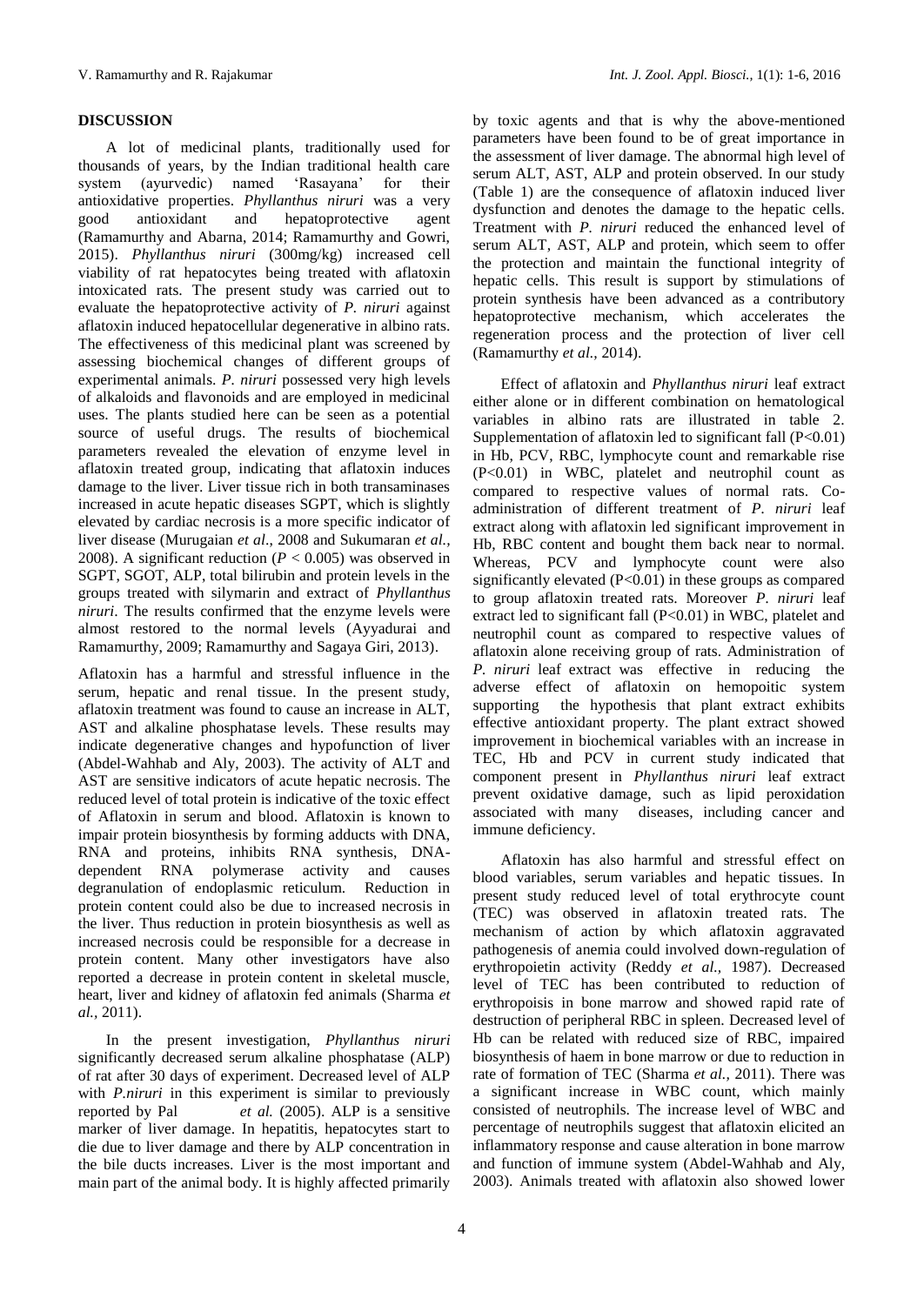level of PCV due to development of anemia in aflatoxicosis bearing mice (Veena Sharma *et al.,* 2011).

In rats with damaged liver the treatment with *Phyllanthus niruri* herb shows decrease in liver enzymes and biochemical level with extremely significant, while there is an improvement in haemoglobin level. The *P. niruri* could become helpful for patients with damaged liver possibly by reducing liver enzymes and biochemical parameters. It increases haemoglobin level and possibly improves in life style of such patients. These results finding shows that *P. niruri* extract have the ability to rectify hepatic damage or toxicity. Hence it is advised that if one happens to take any liver toxic drugs in overdose they can consume *P. niruri* extract as a hepatoprotective agent. Thus always have in mind that "Prevention is better than cure".

# **ACKNOWLEDGEMENTS**

Authors are thankful to the Principal and Head of the Department of Biotechnology, Marudupandiyar College for providing necessary facilities to carry out this work.

# **REFERENCES**

- Abdel-Wahhab, M.A., Nada, S.A. and Khalil, F.A. (2002). Physiological and toxicological responses in rats fed aflatoxin contaminated diet with or without sorbent materials. *Animal Fee*d Science and Toxicology, 97(314): 209-219.
- Abdel-Wahhab, M.A. and [Aly,](http://pubs.acs.org/action/doSearch?text1=Aly+Soher+E&field1=Contrib) S.E. (2003). Antioxidant and radical scavenging properties of vegetable extract in rat fed aflatoxin- contaminated diet. *Journal of Agricultural and Food Chemistry,* 51(8): 2409-2414.
- Ayyadurai, G.K. and Ramamurthy, V. (2009). Hepatoprotective activity of *Sarcostemma brevistigma*  on albino rats*. Journal of Siddha*, 2(1): 40-46.
- Denissenko, M.F., Cahill, J., Kondriakova, J.B., Berger, N. and Pfeifer, G.P. (1999). Quantitation and mapping of aflatoxin B1-induced DNA damage in genomic DNA using aflatoxin B1-8, 9-epoxide and microsomal activation systems. *Mutation Research,* 425: 205-211.
- Doerr, J.A. and Ottinger, M.A. (1980). Delayed reproductive development resulting from aflatoxicosis in Juveile Japanese quail. *Poultry Science,* 59: 1995- 2001.
- Gample, R.D. (1967). Chemical examination of the leaves of *Diospyros peregrina* Gurke. *Indian Journal of Chemistry*, 2: 129-130.
- Hendrickse, R.G. (1991). Clinical implications of food contaminated by aflatoxins. *Annales* of *the Academy Medicine*, 20: 84-90.
- Kind, P.R.N. and King, E.J. (1954). Estimation of plasma phosphatase by determination of hydrolysed phenol with amino antipyrine. *Journal of Clinical Pathology,* 7: 322.
- Kirtikar, J.D. and Basu, B.D. (1993). Indian Medicinal Plants, Vol-III, 2<sup>nd</sup> edn. Published by Lalit Mohan Basu, Allahabad, India, 1621-1622.
- Lowry, O.H, Rosebrough, N.J., Farr, A.L. and Randall, R.L. (1951). Protein measurement with Folin-phenol reagent. *Journal of Biological Chemistry,* 193: 265- 275.
- Mallay, H.T. and Evelyn, K.A. (1937). The determination of bilirubin with the photoelectric colorimeter. *Journal of Biological Chemistry,* 119: 481-484.
- Marvan, F., Vernerova, E., Samek, M., Reisnervov, H., Nemec, J. and R. Martakova (1983). Aflatoxin B1 residues in the organs of young poultry. *Biological Chemistry and Veterinary,* 24: 85-92.
- Matthew, K.M. (1983). The Flora of the Tamil Nadu Carnatic. The Rapinat Herbarium, St Joseph's College, Tiruchirapalli, India.
- Murugaian, P., Ramamurthy, V. and Karmegam, N. 2008. Hepatoprotective Activity of *Wedelia calendulacea* L. against Acute Hepatotoxicity in Rats. *Research Journal Agricultural Biological Science,* 4(6): 685- 687.
- Naidu, N.R.G., Sehgal,S., Bhaskar, K.V.S. and Aikat, B.K. (1991). Cystic disease of the liver following prenatal and perinatal exposure to aflatoxin B1 in rats. *Journal of Gastroenterology and Hepatology,* 6(4): 359-362.
- Ortatatli, M.,Cittci, M.K., Tuzcu, M. and Kaya, A. (2002). The effects of aflatoxin on the reproductive systems of roosters. *Research in Veterinary Science,* 72(1): 29-36.
- Pal, S., Bhaattachara, S., Choudhuri, T., Datta, G.K., Das, T. and Sa, G. (2005). Amelioration of immune cell number depletion and potentiation of depressed detoxification system of tumor-bearing mice by curcumin. *Cancer Detection and Prevention*, 29: 470- 478.
- Ramamurthy, V. and Abarna T. (2014). Hepatoprotective Activity of *Phyllanthus niruri* whole plant extracts against *Staphylococcus aureus* intoxicated Albino Rats. *Global Journal Biological Agriculture Health Science,* 3(3): 256-260.
- Ramamurthy, V. and Gowri, R. (2015). Hepatoprotective study on *Aegle marmelos* leaves extract against *Staphylococcus aureus* intoxicated Albino Rats. *American Journal of Phytochemistry and Clinical Research,* 3(2): 120-128.
- Ramamurthy, V. and Sagaya Giri, R. (2013). Hepatoprotective Activity of *Acorus calamus* L. in Paracetamol Intoxicated Albino Rats. *International Journal Pharmacy and Drug Research*, 2(1): 11-18.
- Ramamurthy, V., Raveendran, S., Anil Kumar, H.V. (2014). Hepatoprotective Activity of the Methanolic Extract of *Aegle marmelos* Leaves in Paracetamol